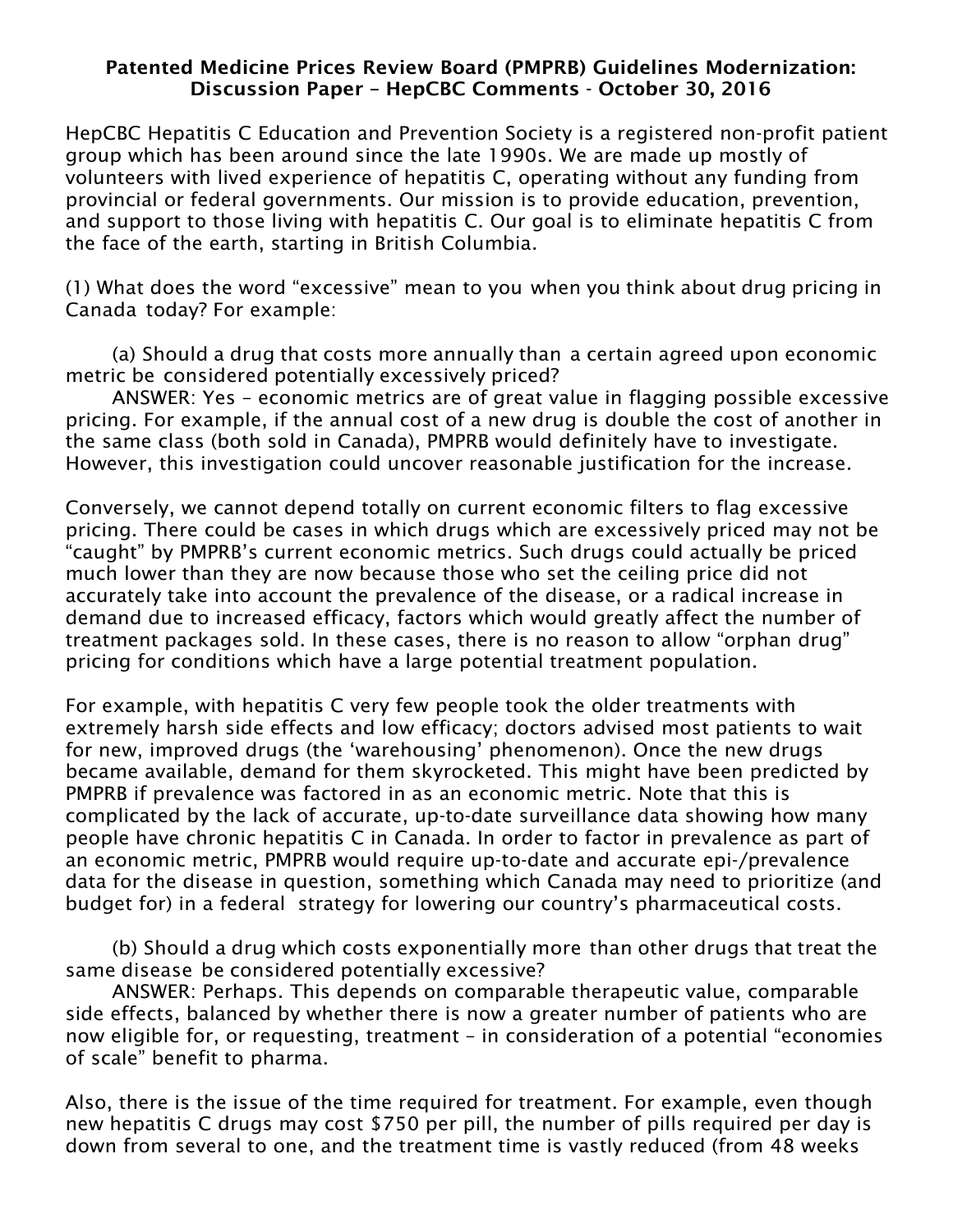down to 8-12 weeks), which has made the cost of the old and new treatments comparable.

Finally, there is the issue of how to determine if pills treat "the same disease." For example, with hepatitis C quite different drug regimens are currently used according to the genotype, the degree of liver damage, co-infections and co-morbidities, etc.

(c) In considering the above two questions, does it matter to you if a very costly drug only treats a small group of patients such that it accounts for a very small proportion of overall spending on drugs in Canada?

ANSWER: Yes, for "orphan" drugs treating low-prevalence diseases (particularly if these diseases have serious impact upon – or threaten the lives of – patients) very high prices may be justified for at least long enough for developers to recoup their R&D costs. After that time, proportionately lower pricing should be considered. It is possible that a down-scaling model could be attached to initial pricing, slowly and incrementally lowering the price as the R&D costs are reimbursed.

(d) Conversely, if a drug's price is below an agreed-upon metric and in line with other drugs that treat the same disease, should it be considered potentially excessive if it accounts for a disproportionate amount of overall spending on drugs in Canada?

ANSWER: Yes; it is possible that the other drugs that treat the same disease are also excessively priced. Perhaps the agreed-upon metric is insufficient. Perhaps there are other factors such as greatly increased efficacy, fewer (or less serious) adverse events, or a broader (i.e., a national age cohort-based) screening campaign which could make some or all of these drugs more in demand by patients and their physicians, thus contributing to a far greater potential market than before current improvements were made. Again, improved economies of scale – due to high prevalence combined with an increased demand – would justify a reconsideration of pricing for the entire class of drugs.

(e) What economic considerations should inform a determination of whether a drug is potentially excessively priced?

SHORT ANSWER: A medication's price is "excessive" if it is not accessible to the people who need it.

DETAILED ANSWER: Looking at this question from a more systemic perspective, we would say that regardless of what the medication treats (i.e., a rare or common disease) and its price related to other medications of similar or different categories, medication price is considered to be "excessive" if provincial, territorial, and/or private payers have difficulty providing the medication to those who are medically considered to benefit from it (i.e., evidence-based treatment). More precisely, if, due to high cost of a medication plus high prevalence of the disease, the insurance plan needs to ration the medication in order to remain solvent (to avoid the choice of either bankruptcy or increasing premiums for all), then the medication price is considered to be excessive. For example, consensus guidelines for hepatitis C say that everyone with the condition should be considered for treatment. However, the cost is so high and the number of people requiring the medication so great that insurance payers in Canada generally impose a non-evidence-based requirement that patients prove liver damage of fibrosis level 2 (out of 4) or greater before payers will cover treatment. Conversely, if the prevalence is very low (as in an "orphan" disease) in order to allow pharma to recover its R&D costs, insurers can justify paying the high premium due to the small number of claims. The PMPRB must include factors such as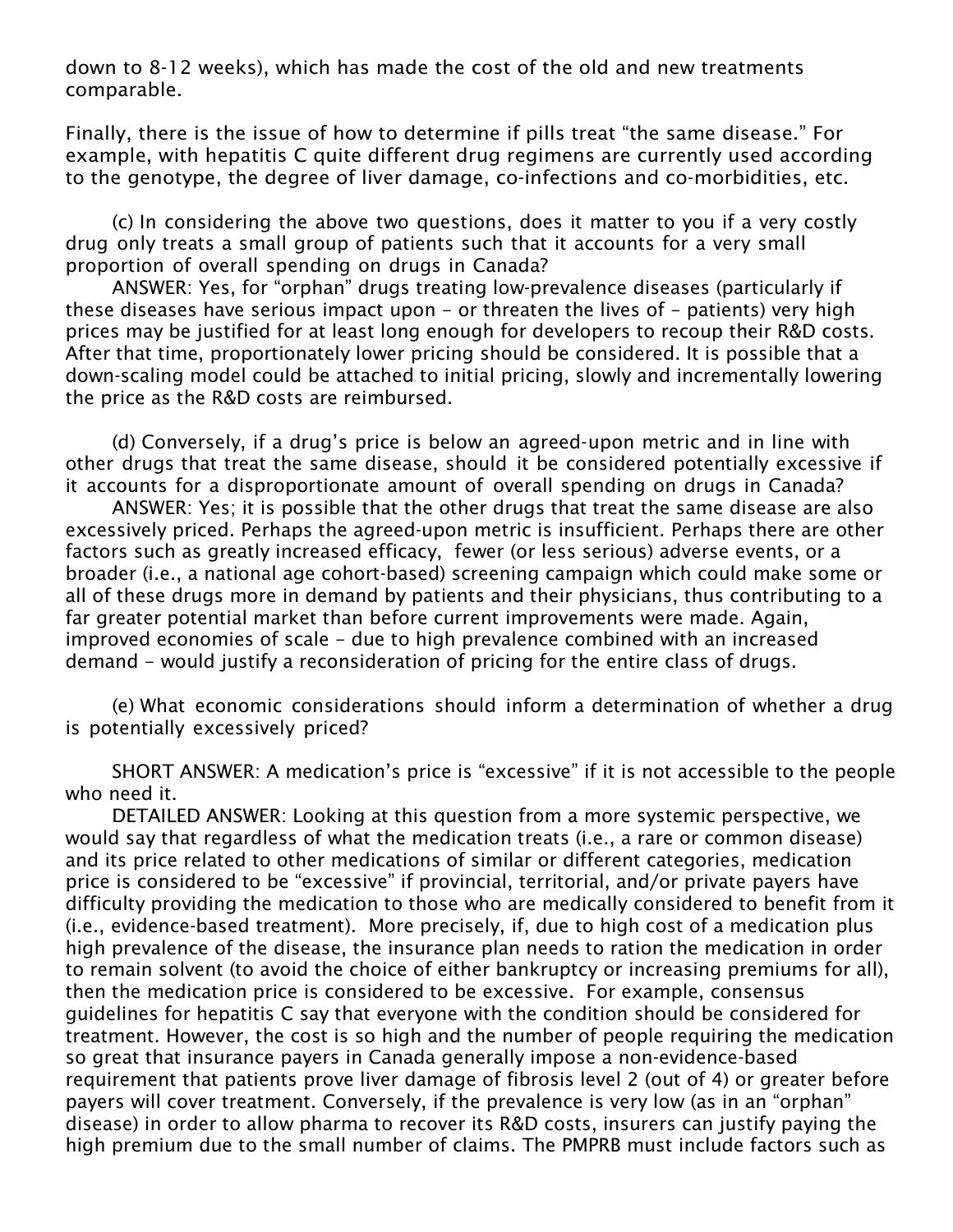the prevalence of the illness, potential effects of broader screening for it, and potential benefits to population-health when considering the cost-effectiveness and the potential price of a drug.

We deal with the question of modelling these factors further in Question #10.

(2) Given that it is standard industry practice worldwide to insist that public prices not reflect discounts and rebates, should the PMPRB generally place less weight on international public list prices when determining the non-excessive price ceiling for a drug?

ANSWER: Yes, we would like to see less weight put on international pricing and more put on other factors such as prevalence. However, we recommend that PMPRB should continue to consider international public list prices in its benchmarking, as this contextual comparison is an important check and balance which benefits (or protects) both patients and pharmaceutical companies. However, we don't see it as the only criteria. See our further recommendations in our answer to Question 4.

(3) In your view, given today's pharmaceutical operating environment, is there a particular s.85 (Section 85 of the Patent Act) factor that the Guidelines should prioritize or weigh more heavily in examining whether a drug is potentially excessively priced?

ANSWER: In Section 85, we found many of the factors that we have discussed herein, with which we have no problems.

However, we were surprised that *prevalence* was not listed. We suggest that it be prioritized as #1 among all factors that are implicitly contained in Subsection (2) (b): "such other factors as may be specified in any regulations made for the purposes of this subsection or as are, in the opinion of the Board, relevant in the circumstances."

Also, we were surprised to find in Section 85 (3) the following subsection:

## • "Research costs

(3) In determining under section 83 whether a medicine is being, or has been, sold in any market in Canada at an excessive price, the Board shall not take into consideration research costs other than the Canadian portion of the world costs related to the research that led to the invention pertaining to that medicine or to the development and commercialization of that invention, calculated in proportion to the ratio of sales by the patentee in Canada of that medicine to total world sales. 1993, c. 2, s. 7."

The subsection above may – or may not – serve Canada, the pharmaceutical company, or patients well. We are not sure, but if there is a way to weigh it less heavily than others that might be beneficial. We simply call attention to this, as we do not have the expertise to determine its actual implications to pricing. We hope those who are more privy to the implications than we are will re-visit this subsection with critical yet open minds.

## We support *strict enforcement of any law setting a minimum % amount of pharma R&D that a company is to spend in Canada*. We prefer that pharmaceutical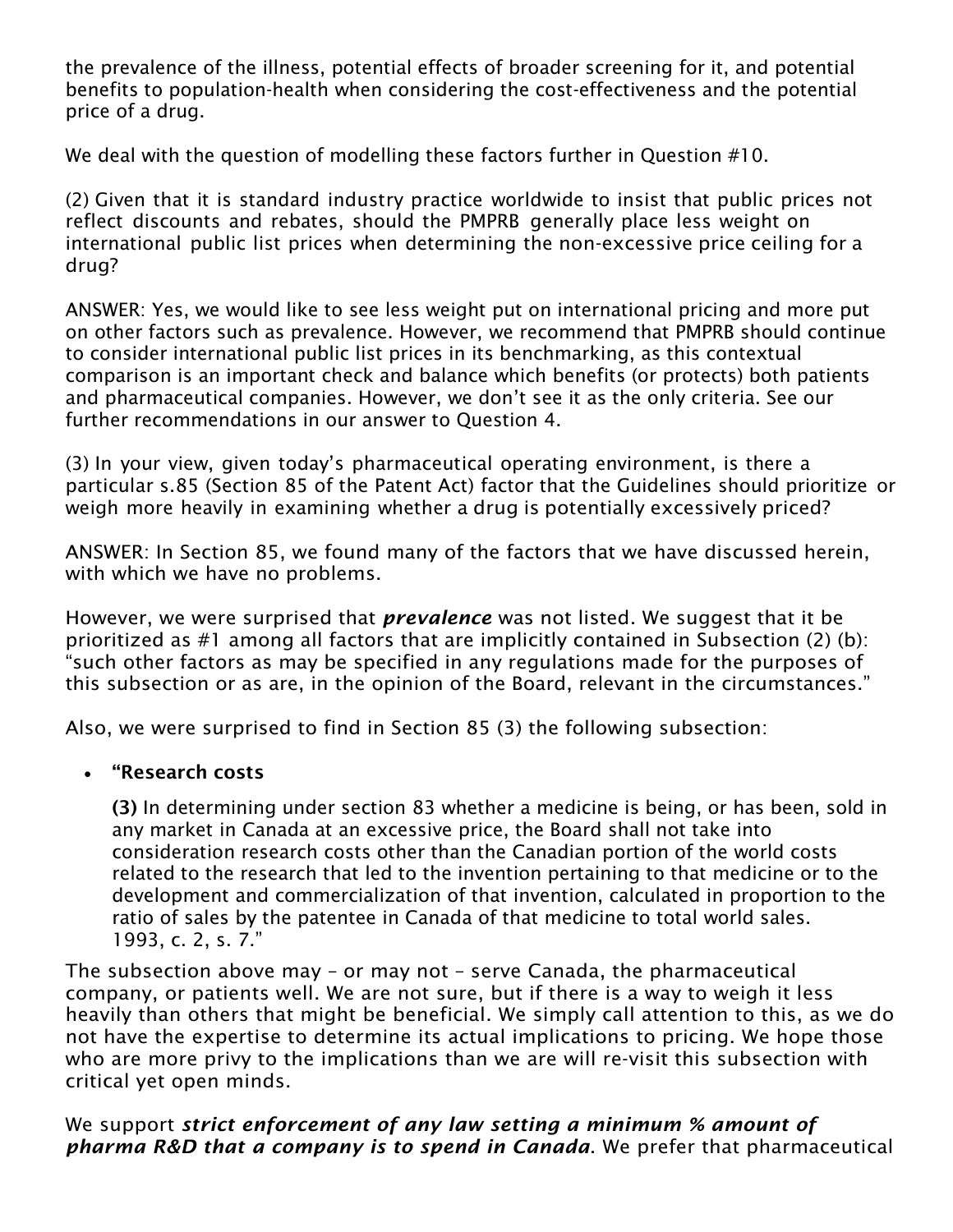companies be offered tax incentives for doing this rather than strict rules telling them what they must do, which are neither accurately monitored nor strictly enforced.

We also acknowledge that R&D costs may be lower in other countries, so requiring countries to do R&D in Canada may contribute to more costly drugs here, something patients do not generally like. At the same time, we do advocate for clinical trials to be held here in Canada. Clinical trials held in other countries may not be representative of the Canadian landscape in terms of the diversity of genotypes, transmission routes, or other factors. (more on this topic in Question #5)

(4) Should the PMPRB set its excessive price ceilings at the low, medium or high end of the PMPRB7 countries (i.e., the US, the UK, Sweden, Switzerland, Germany, France and Italy)?

ANSWER: We recommend that the PMPRB remove the USA from the PMPRB "7" as its high pricing generally skews the price radically higher. Canada should set its excessive price ceilings at the low end of this new PMPRB "6" in recognition that actual prices paid generally are significantly lower than those reported, due to lack of transparency regarding opaquely-negotiated discounts.

(5) Does the amount of research and development that the pharmaceutical industry conducts in Canada relative to these other countries impact your answer to the above question and if so, why?

ANSWER: No, it should not. Our reasons are twofold:

First, tying Canadian pharma R&D to pharma pricing has already been tried in Canada (in 1987 legislation which still stands), and from everything we have seen, it has failed all around. The 'carrot' of relinquishing compulsory licensing in return for companies locating in Canada and doing R&D in Canada was simply not attractive enough to pharma. And any 'sticks' – such as instituting PMPRB price ceilings – are simply not being used. We have ended up without the kind of R&D spending in Canada that pharma does in other countries such as USA and France. At the same time our prices are still disproportionately higher, even than prices in Europe, *and we have given up (what had been) our sovereign right to invoke compulsory licensing (forcing pharma, before a patent has expired, to license generic version to be sold in Canada at much lower costs than patent drugs when deemed essential for Canadian public health).* Companies are expected to spend 10% of annual revenues on R&D, but this is seldom the case, and seldom enforced (even according to a recent "Innovative Medicines Canada" webinar). Industry would probably like to see this expectation lowered or removed, and this is one area in which patient groups and industry would seem to be in agreement. However *lowering or even removing entirely the "R&D in Canada" expectations should be tied to reinstating that compulsory licensing can be invoked by Canada in certain cases*.

Second, there are other R&D-related and similar considerations:

(a) Is the R&D actually being done in Canada, or in some other country? (This should be carefully monitored and publicly reported, presumably by PMPRB).

(b) How are the R&D dollars being spent in Canada – is the R&D being done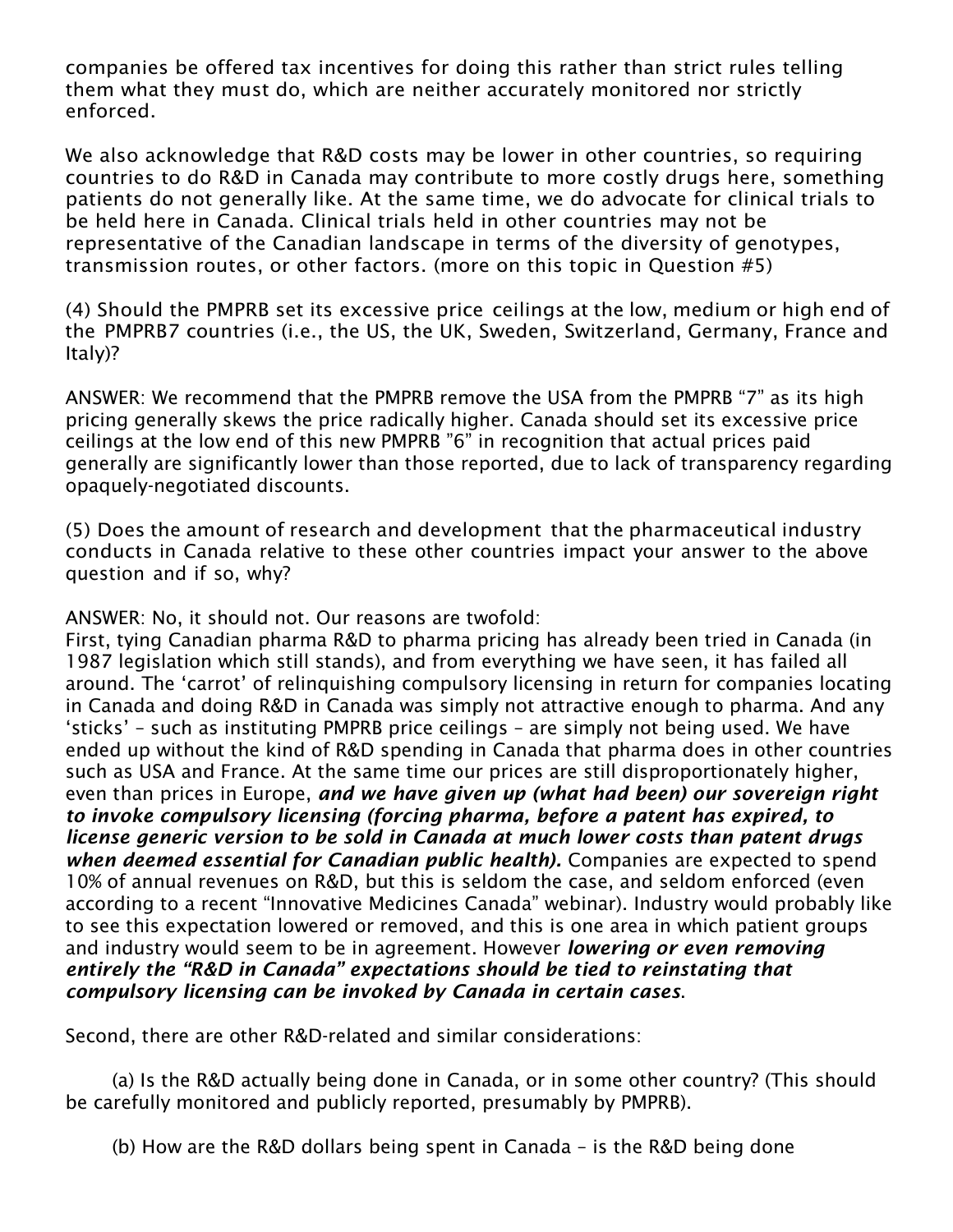disproportionately in one therapeutic class over others? (Canada could occasionally establish priority R&D areas in which they give tax incentives for R&D done in Canada for a specific therapeutic class that they feel is under-represented, or for research that Canada wants to see but that pharma may regard as non-lucrative. Examples could be a hepatitis C vaccine for IVDU or users of dialysis, or a combined hepatitis B/C oral Point-of-Care test for immigrants from endemic countries.)

(c) Is Canada giving tax incentives to companies according to what they spend on Canadian patients (i.e., in the form of compassionate care or co-pay rebates to individuals), in grants to Canadian researchers (in universities or small startups) or in grants to Canadian disease-specific physician, nurse, or patient groups?

Our general recommendations would be that encouraging pharmaceutical R&D within Canada should be handled by Revenue Canada like any other incentivized investment, possibly in consultation with Health Canada or PMPRB. The current system would seem to be broken; and because it ties R&D in Canada to drug pricing (justifying not invoking compulsory licensing), it could be seen as contributing to our current high drug prices.

Certainly the individual drug's R&D costs should be considered in any pricing model, but not whether the pharma involved is putting "X" % of its annual revenues into Canadaspecific (or any particular country's) R&D. To this pharma would rightfully say that there are many research 'dead ends' for every one blockbuster drug, and that this necessary but non-lucrative research should be considered in the pricing model. As a patient group, we understand and support that argument. So the amount listed as R&D costs in the pricing model could be "X" % higher than the actual R&D cost for the drug in question, "X" to be determined through consultation among stakeholders and revisited every 10 years or so as needed.

(6) What alternatives to the current approach of categorizing new patented medicines (based on degree of therapeutic benefit) could be used to apply the statutory factors from the outset and address questions of high relative prices, market dynamics and affordability?

ANSWER: We question the argument that a new medication, even if it's in a completely new class of medicines, with high success rates and few side effects, should be priced higher than previous medication(s) prescribed for the same condition. This metric leads to artificially-inflated drug prices. As technology improves over time, it is a given that new classes of medication which can cure a disease will be developed. An example is the genetic therapy that will be developed in the future, and will likely be an actual cure.

We contend that a variety of key stakeholders should be involved in determining a fair yet equitable profit margin, whether it be a % or an actual value, to ensure the price of a new medication does not get out of control. We deal with the question of a fair and equitable profit margin further in Question #10.

One key issue with setting a new price ceiling for a new medication is that the ceiling price of the comparator medication does not go down (or get adjusted post-market) even if a generic is available for the comparator. Hence, the ceiling price of the new medication is based on the originally-set ceiling price of the comparator medication, and *is not reflective of the actual selling price of the comparator medication.* Alternatively, the new ceiling price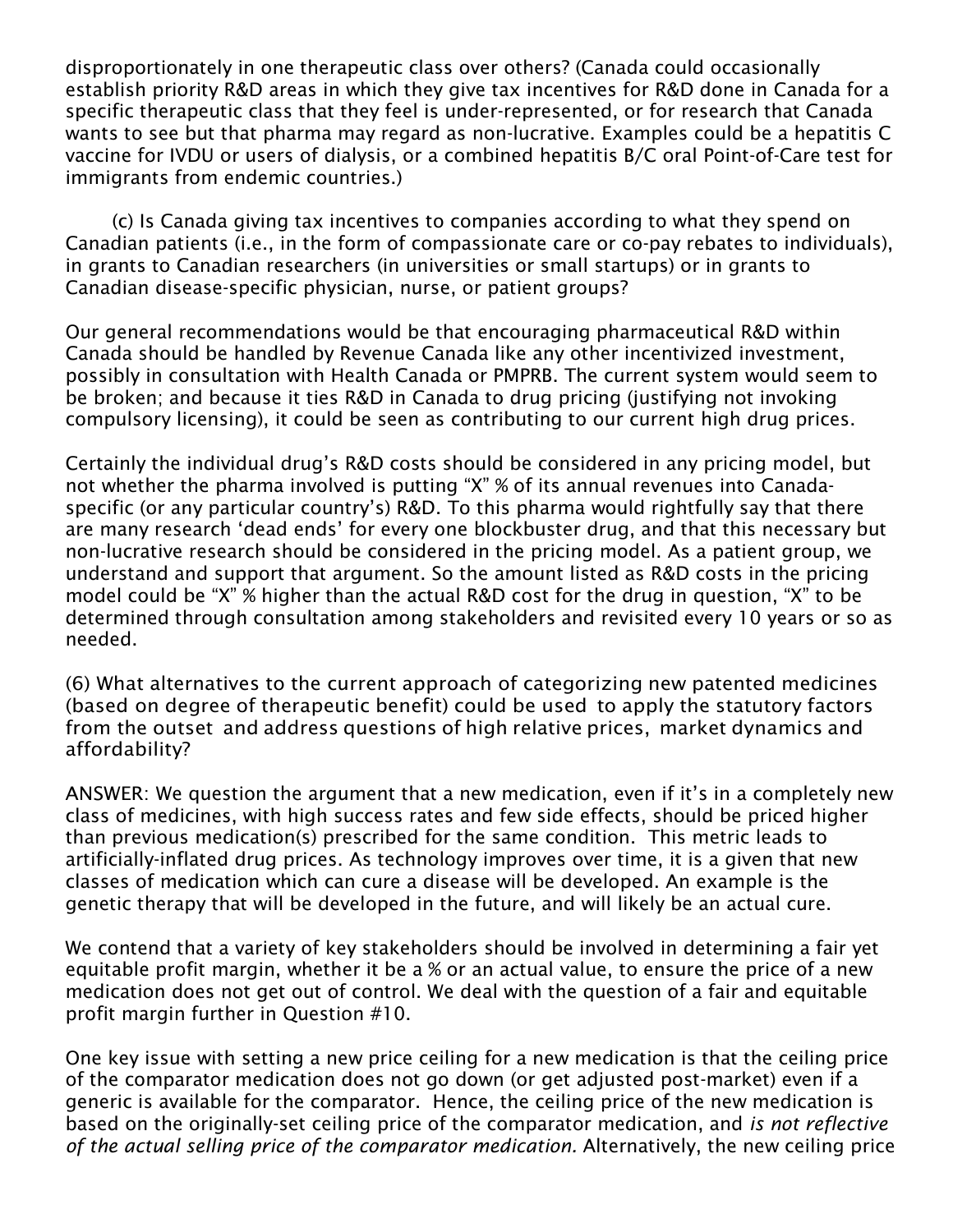of the new medication could be set based on the market price (or a specified maximum percentage thereof) of the previous Canadian *generic* version, rather than the ceiling price of the previous brand medication. If no generic version is available, an estimated average maximum generic price could be computed from the patent price (this is a % of the patent price – note that each province uses a different % formula so an average would have to be used at the federal level).

This brings us to the question of generic pricing, which PMPRB does not regulate, yet it is an area of great concern both to PMPRB and to this audience as per the following article in the STAR and one we feel must be at least mentioned in this review: [https://www.thestar.com/opinion/commentary/2016/02/17/canada-is-needlessly](https://www.thestar.com/opinion/commentary/2016/02/17/canada-is-needlessly-bleeding-money-on-generic-drugs.html)[bleeding-money-on-generic-drugs.html.](https://www.thestar.com/opinion/commentary/2016/02/17/canada-is-needlessly-bleeding-money-on-generic-drugs.html)This refers to PMPRB's "GENERICS 360" report which we also commend highly: [http://www.pmprb-cepmb.gc.ca/CMFiles/NPDUIS/NPDUIS\\_Generics\\_360\\_Report\\_E.pdf](http://www.pmprb-cepmb.gc.ca/CMFiles/NPDUIS/NPDUIS_Generics_360_Report_E.pdf)

(7) Should the PMPRB consider different levels of regulatory oversight for patented drugs based on indicators of risk of potential for excessive pricing?

ANSWER: Yes, this makes sense given the need to lower drug prices in order to preserve a high and equitable standard of care for all residents of Canada. However we cannot give a detailed answer to this question due to insufficient information about this process.

(8) Should the price ceiling of a patented drug be revised with the passage of time and, if so, how often, in what circumstances and how much?

ANSWER: Yes, this is a very critical point. The PMPRB should consider ways to drive down ceiling prices established at the introduction of a drug to market thereby establishing a more realistic price point at the onset. The PMPRB should be empowered with the ability to "re-bench" and re-evaluate the appropriateness of a medication's price (periodically, or under other circumstances such as the revision of indications surrounding a medication, a re-evaluation of the prevalence of an illness, or the establishment of improved disease management practices). As the price of a medication will likely go down over time, the ceiling price of a new medication should be based on the *actual* drop in price of the comparator medication (as we recommend, the average generic price of the previous version), *not* the pre-set ceiling price of the previous patent version (also see Question 6).

Other factors to consider over time:

(a) Changes in the Consumer Price Index

(b) Sustainability

(i) Is this drug for managing a chronic disease or is it a cure? If it is a cure, the drug will no longer be needed once everyone is cured so there is a greater need to recoup costs and make profits before the majority of patients are cured. Curing hepatitis C is a key example of this dynamic.

(ii) If curable, can patients be re-infected and if so what % of patients are at risk? This issue is, for example, a critical part of the care of patients with STIs.

(c) Competition (how much time is left on a patent, and are there other similar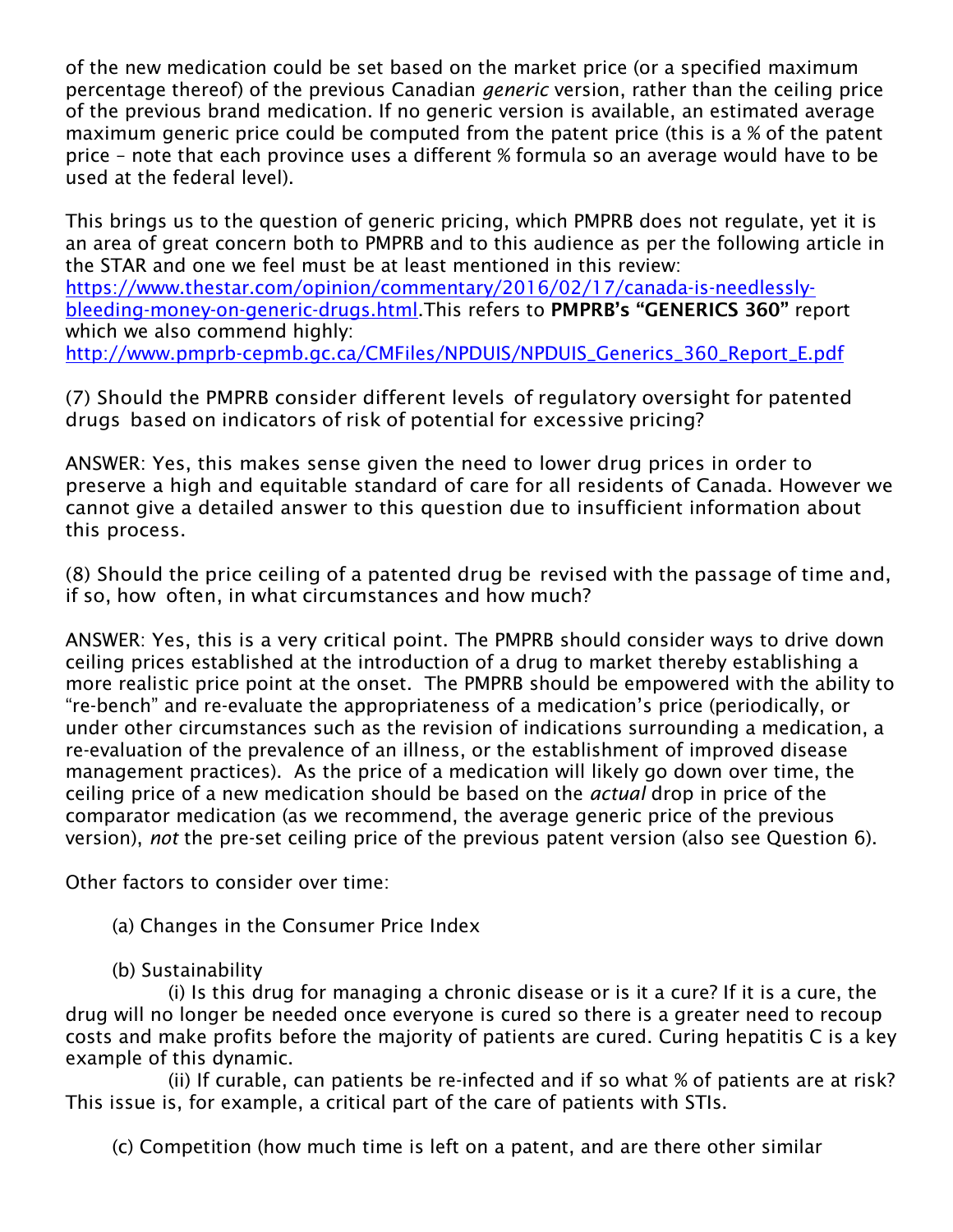competitor drugs now for sale?)

(d) Have R&D costs already been recovered? This is an interesting question because in order to prove that they have not yet recovered their costs, pharmaceutical companies may have to reveal their previously confidential pricing.

(e) International market (What is the prevalence of the disease in Lower, Middle, and Higher Income countries? Does the company which makes the drug sell to these markets and if so at what price?)

We greatly appreciate the data so carefully presented by the PMPRB in this recent poster specifically about hepatitis C drug pricing which shows the PMPRB is looking at some of these issues in great detail:

<http://www.pmprb-cepmb.gc.ca/view.asp?ccid=1249&lang=en>

(9) Should price discrimination between provinces/territories (P/Ts) and payer types be considered a form of excessive pricing and, if so, under what circumstances?

ANSWER: Individual provinces price a medication differently depending on various factors, such as prevalence and the healthcare budget. This goes back to Question 1 where the price of a medication should be considered excessive if an individual province is unable to treat everyone who needs to be treated.

Moving between P/Ts can affect a patient's ability to pay for their medication, especially in cases where there are pronounced cost differences for a medication the patient uses regularly. As PMPRB's role is to set the price ceiling and it's up to individual P/Ts to implement healthcare (i.e., Canada is not a federal healthcare system), PMPRB's responsibility is not to consider an individual patient's ability to pay (i.e., that responsibility lies more with pCPA). However, this is an example where PMPRB, CADTH, pCPA, INESS, and the P/Ts need to develop and consider efficient methods to cover such cost differentials.

While we understand the rationale for confidential (opaque) price negotiations which result in different prices in the different P/Ts, the PMPRB must work with F/P/T and international parties to address and reduce disparities as a result of (confidential) negotiations at the level of the individual P/Ts.

(10) Are there other aspects of the Guidelines not mentioned in this paper that warrant reform in light of changes in the PMPRB's operating environment?

ANSWER: The model used for pharmaceutical pricing by PMPRB should include many more factors than simply therapeutic value and benchmarking with international prices. Several of these (such as *prevalence* and adverse events, broader screening, sustainability, competition, timing of patents and availability of generics, etc.) have been addressed through our answers herein. The costs of making, marketing, and distributing the medication must be built into the cost. And very importantly, the model should include an *"Ethical Profit Margin."* This means that pharmaceutical companies should be fairly compensated for their R&D, not only for the new medication, but for the many "dead ends" they had to follow in order to get there. They should also be compensated fairly enough that their shareholders are given a fair